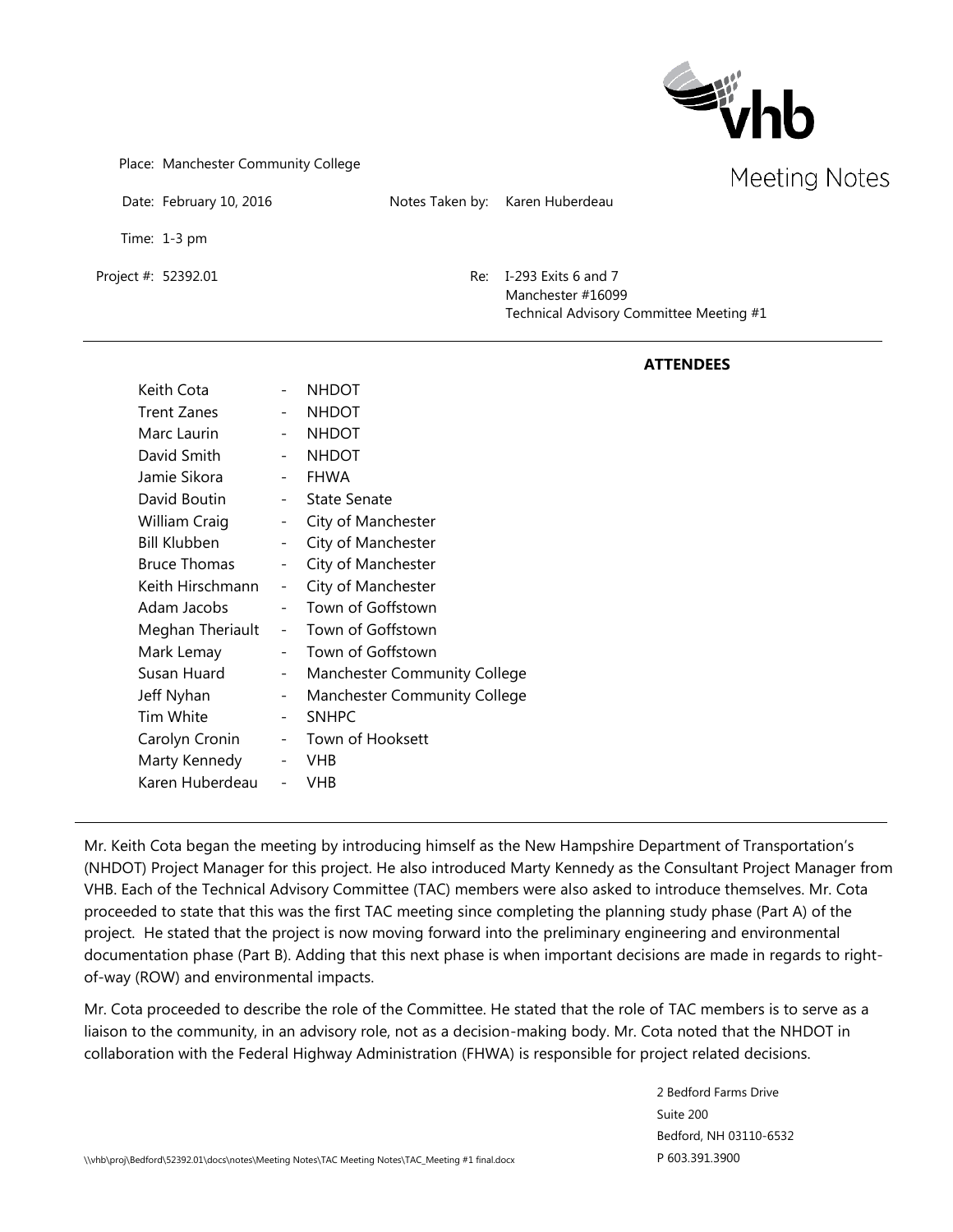Mr. Cota noted that the planning phase documentation is still available on the website [www.293planningstudy.com](http://www.293planningstudy.com/)

Mr. Cota proceeded to note that:

- Part B will involve a more detailed evaluation of the alternatives from Part A.
- The evaluation will consider numerous elements such as access management, maintenance, and funding.
- A multi-funding approach will likely be needed for the project.
- The project has been included in the statewide 10 year plan, which has been submitted to the legislature for approval.
- Issues related to constructability and the management of traffic during construction will play an important role in determining the phasing of which interchange is constructed first.

Mr. Cota provided an overview of the schedule for the Part B phase of the project, stating that this phase is scheduled to be completed by the spring of 2017.

Mr. Cota then introduced Marty Kennedy to provide a recap of Part A Planning Study.

Mr. Kennedy began with a review of the existing safety and operational deficiencies at Exit 6, noting the weaving and traffic signal operational deficiencies at the Amoskeag Circle, the vehicle queuing that spills onto I-293 from the northbound off-ramp, the short acceleration distances at each on-ramp, and the high volume weaving movements that occur between southbound on and off ramps. Mr. Kennedy proceeded to describe the alternative interchange configurations including:

- Single point urban interchange (SPUI)
- Standard diamond interchange
- Diverging diamond interchange (DDI)
- Diamond interchange with roundabouts
- Off-set diamond interchange

Mr. Kennedy then proceeded to discuss the alternatives that were developed for Exit 7. He stated that the primary deficiency of the existing Exit 7 interchange is that it only provides access to and from the south. The alternatives he discussed were:

- Diamond interchange (Current location) this alternative would reconfigure the existing interchange to a full interchange at the current location. It was determined that although the new configuration fit geometrically, the proximity to Exit 6 continues to be problematic and would likely require the construction an additional weaving lane between the two interchanges.
- Relocating Exit 7 to the north this alternative would provide connections to Front Street and Dunbarton Road. This alternative would support future development of the Hackett Hill Masterplan.
- Connection to Goffstown this alternative would improve the Town of Goffstown's access to the interstate and in particular, Goffstown's industrial-zoned land that is expected to be developed in the future.

Mr. Kennedy continued by discussing the potential of widening I-293 to accommodate three lanes of traffic in each direction. He stated that the existing tight curve, historic buildings, and the Merrimack River along the segment north of Exit 5 creates a substantial challenge. The evaluation will consider how best to minimize impacts to the Historic Mill District on the west side as well as the Merrimack River on the east side. He discussed the implications of widening the highway towards the river, by cantilevering a lane over the river with a retaining wall system. He also discussed the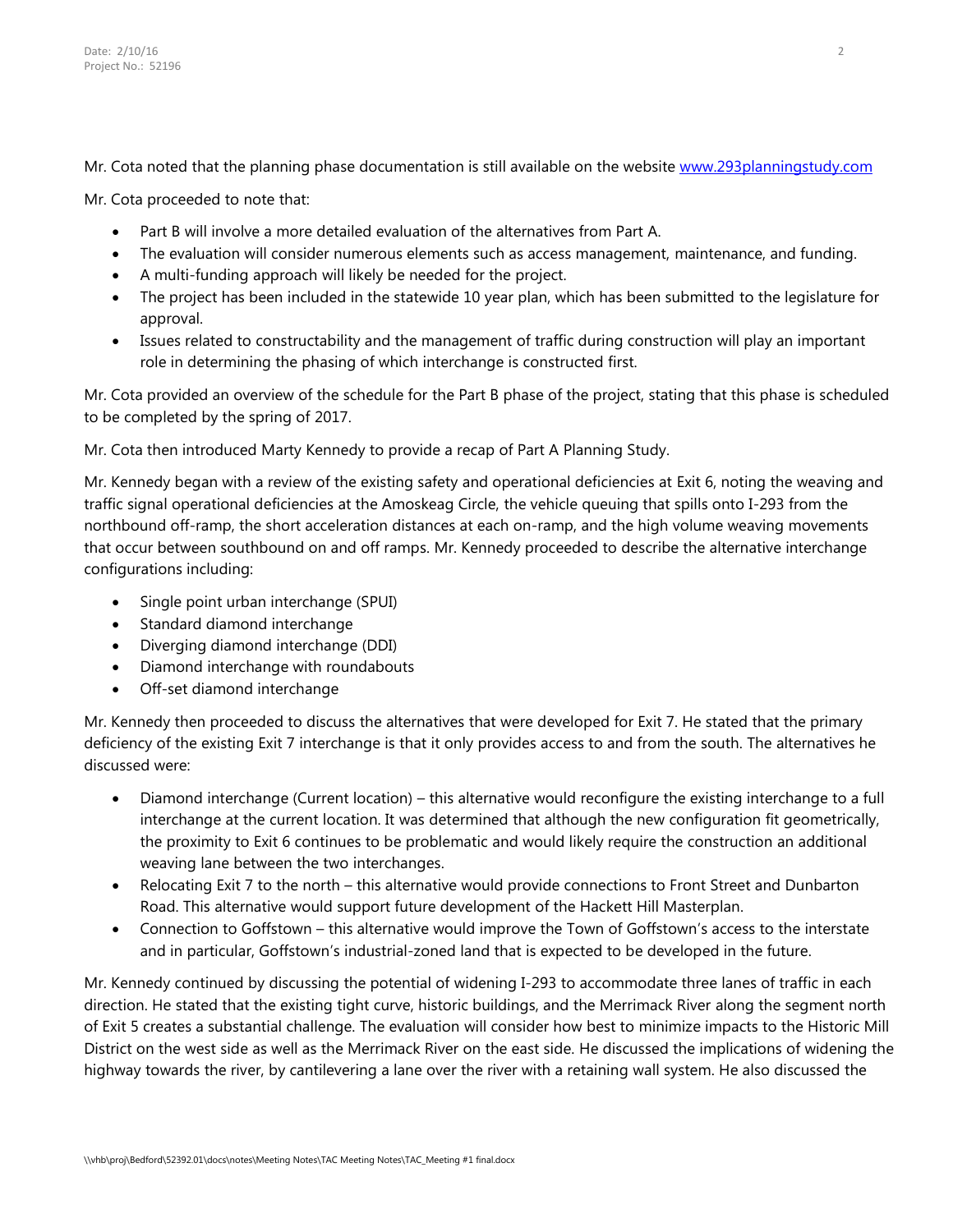implications of widening towards the historic buildings on the west side, which have the potential of impacting the loading docks and parking operations at the existing businesses that currently occupy the buildings.

Mr. Kennedy stated that the Phase A Planning Study concluded that:

- There are substantial problems that need to be addressed.
- There are a reasonable range of alternatives to address the problems.
- TDM and TSM actions, alone, won't meet the study need.
- I-293 mainline, between Exits 5 and 7 will need 3 lanes per direction.
- I-293 mainline, through and north of Exit 7, could be retained at 2 lanes per direction.
- Each of the Exit 6 alternatives, with the exception of the Diamond Interchange with Roundabouts, operates acceptably and meets the study purpose.
- Reconfiguring Exit 7 at its existing location could be problematic given the proximity to Exit 6.
- Relocating Exit 7 to the north will meet the capacity and safety study purposes and support connectivity to important future economic development areas in Manchester and Goffstown.

Mr. Kennedy reminded the Committee that the planning study website is still operational, but is currently being reconfigured and updated for Phase B. He expects the updated site to be ready soon and will email the Committee as soon as it is ready.

Mr. Kennedy asked the Committee members to inform VHB if they would prefer to not have their contact information posted to the website. If not informed, the information will be added to the reconfigured website. He added that there is a feedback section on the website and encouraged Committee members to inform their communities to use this tool to ask questions and provide feedback.

Mr. Cota wrapped-up the presentation portion of the meeting by discussing some of the feedback that was received from the Planning Study. He stated that residents were concerned with traffic volumes on local roadways, noise, and property impacts. He noted that the study team will be evaluating these and other issues in more detail and will try to strike a balance between environmental impacts, traffic concerns, and cost.

Mr. Cota then opened the meeting up for questions.

*Senator Boutin questioned whether moving Exit 7 further to the north would impact a future expansion of the Manchester Community College (MCC) campus, as the College is as vital part of the community.*

Mr. Cota noted that there are representatives from the College on the Committee and stated that the project team will be looking into various options to minimize impacts to the College and all adjacent properties.

*Senator Boutin also asked if anyone had spoken to the businesses who currently occupy the historic buildings beside the interstate to get their thoughts on how the widening would affect their operations.*

Mr. Cota responded that the business owners have not been contacted yet. However, he added that ROW impacts will be fully addressed during this phase of the project and property owners will have the opportunity to participate during the Public Informational Meetings and Public Hearing.

*Senator Boutin then questioned if there was a middle of the road option to avoid the worst case impacts to the Historic properties and to the River.*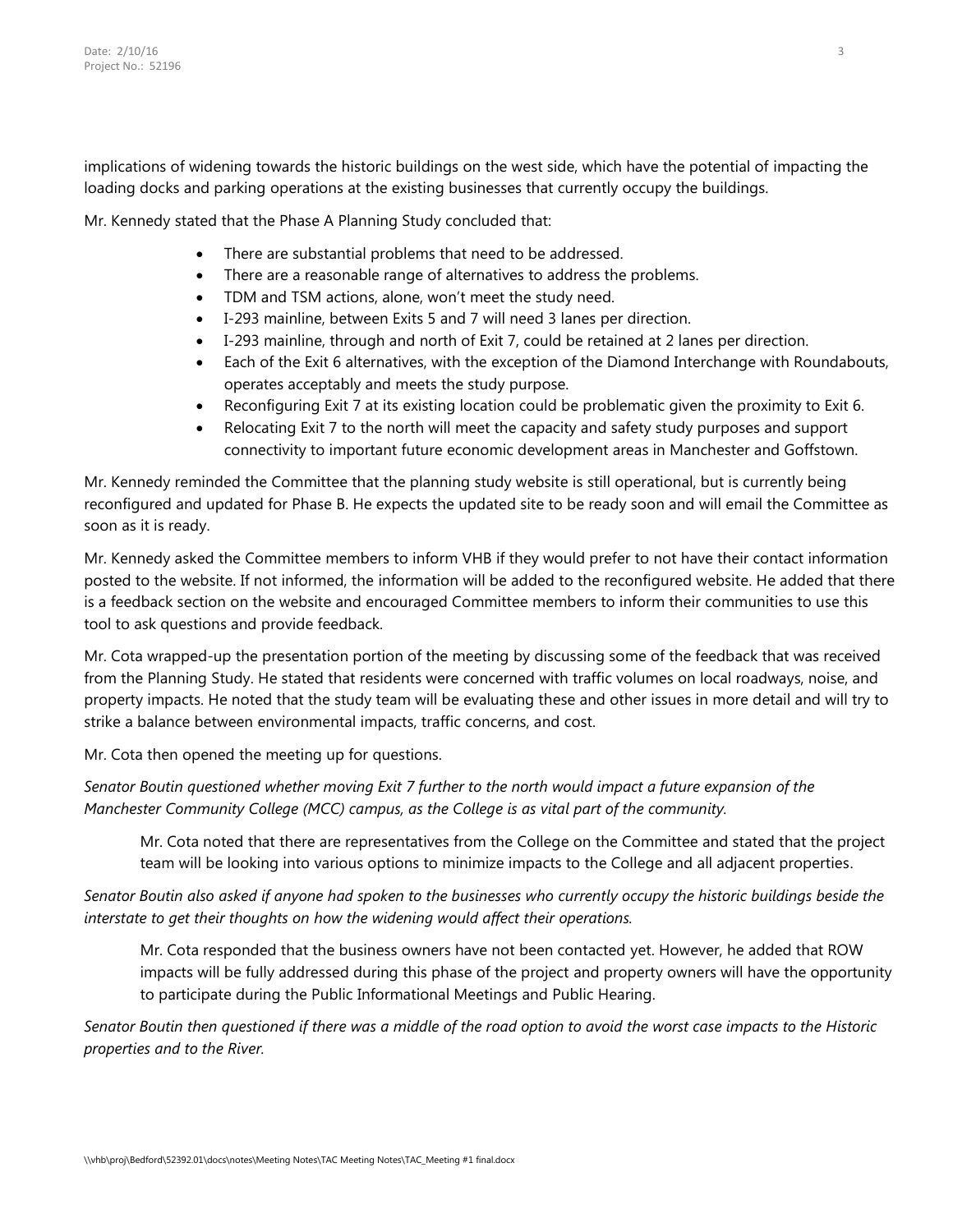Mr. Cota stated that in an effort to best balance the cultural and environmental issues he expects that the ultimate solution will be somewhere in the middle. He added that the project team will be scheduling meetings with the resource agencies as the project proceeds to receive input and discuss these matters.

#### *Mr. Keith Hirschmann asked if the project team had discussed the Black Brook Bridge and the Stark Lane Bridge.*

Mr. Cota responded that there had been a previous project developed for Black Brook Bridge, but that project was put on hold to ensure that the solution for the bridge is consistent with the preferred alternative that results from the Exits 6 and 7 project. Mr. Cota added that the project team is aware of the condition of both bridges and understands that access needs to be addressed. Mr. Cota further noted that the Department is aware of scouring issues at the Black Brook Bridge and interim measures are being developed to address this issue.

### *Senator Boutin asked if the project will study the noise impacts to the nearby residents and condominiums as he has heard concerns about the increase in traffic and noise.*

Mr. Cota responded that adding a lane to either side of the interstate will require a noise analysis for the permitting of this phase. He informed the Committee that the DOT's Noise Abatement Policy can be found online and that the project team will educate the Committee more on the subject as the project progresses. He added that this phase will look at noise closely, determining whether or not earth berms or sound walls can be constructed and the cost-benefit support of these alternatives.

# *Mr. Tim White asked if it has been determined that this phase would require documentation for an Environmental Assessment (EA) or an Environmental Impact Statement (EIS).*

Mr. Cota replied that it has been determined that Part B would proceed as an EA as no significant impacts are anticipated. He added that as we proceed, if a substantial issue arises that would elevate the impacts, it is possible that the effort could be elevated to an EIS, although he does not anticipate this occurrence.

### *Mr. William Craig asked for clarity as to how the level of noise is evaluated with regard to future traffic growth.*

Mr. Cota explained that there is normal traffic growth (and associated noise impacts) that will occur regardless of the project and then there will be noise impacts that will result directly from the project. The evaluation will consider the build and no-build conditions.

# *Ms. Carolyn Cronin, representing the Town of Hooksett, asked if there was a formal process in place for the TAC liaisons to communicate feedback and concerns to and from their communities.*

Mr. Cota replied that the Committee members will need to determine the best means for their communication with others in their respective communities. He noted that Committee members can email himself and Marty Kennedy directly with questions or comments. He added that the project team will be willing to schedule public officials meetings to update town officials if necessary. Mr. Cota also stated that if there are concerns being expressed that this input should be brought back for overview with the entire Committee. It is hoped that resolutions to these issues can be discussed and determined during the TAC meetings.

*Mr. Bruce Thomas asked if there would need to be a 'sales pitch' provided to the communities if the DDI alternative became the preferred alternative.*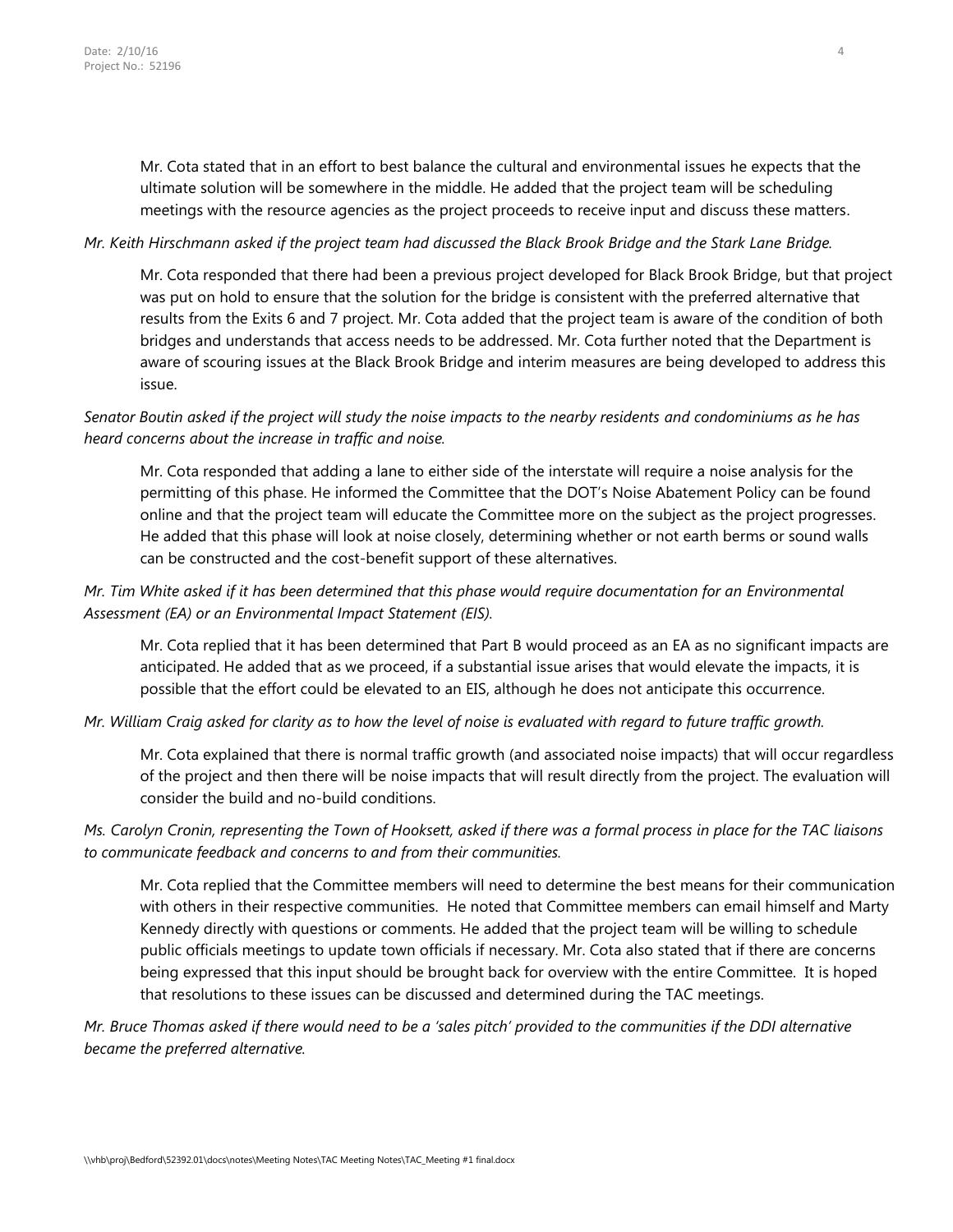Mr. Cota responded that if the DOT and FHWA determines that DDI alternative meets the project's purpose and need and is advanced as the preferred alternative, there would need to be an educational element because this particular interchange configuration would be unfamiliar to NH motorists. Mr. Cota stressed the need for public outreach - well before that alternative is advanced to implementation - to educate motorist on how to travel through a DDI interchange. He reiterated that the Single Point Urban Interchange (SPUI) was new and different at Exit 5 and the motorists adapted to it quite well.

*Mr. Thomas commented that he thought it would be best to construct Exit 7 first, which would provide some traffic relief to Exit 6.* 

Mr. Cota replied that this phase of the project includes a comprehensive evaluation to determine the constructability and phasing of the project. He stated that the 10 year plan currently shows funding for Exit 6 being constructed first. However, he stressed that that can be changed once we complete the evaluation.

*Mr. Hirschmann noted that he would like for Exit 7 to be constructed first, but he stressed that there are also critical needs at Exit 6. He described the significant degradation that currently exists throughout the Amoskeag Circle and noted that the City doesn't have the funds to keep up with the needed maintenance.* 

Mr. Cota responded that there are potential interim solutions to the existing problems at Exit 6, which will be considered. He stated that they will be discussed throughout this phase of the project.

# *Ms. Meghan Theriault asked if preliminary design will be completed for all of the alternatives or if decisions will be made to narrow down the options beforehand.*

Mr. Cota replied that Part A of the project was a very broad look at potential solutions from a planning level perspective. He stated that the focus of Part B will be to develop the design and evaluate the alternatives in greater detail to provide the proper documentation needed for approval of a preferred alternative.

Mr. David Smith added that the documentation from Part A has already begun the process of narrowing down the alternatives.

Mr. Kennedy noted that we need to develop each alternative to a sufficient level to compare the impacts. However, once a particular alternative drops out, we're not going to continue the development of its design. Our hope is to get to a preferred alternative as quickly and efficiently as possible.

Mr. Cota explained that the public hearing will address one preferred alternative that seeks the support of the public.

### *Mr. Hirschmann asked about the difference between the previous public meetings and the public hearing.*

Mr. Cota noted that the previous meetings were to provide the public with information about potential alternatives to address the defined deficiencies at a planning level and to informally seek the public's input. He stated that the public hearing is a formal meeting that will present the preferred alternative and address all critical ROW impacts and how the project would affect abutting properties and their access.

*Mr. Bill Klubben asked about a TAC schedule and future meetings. He also asked if he could be provided a list of data the project team is collecting.*